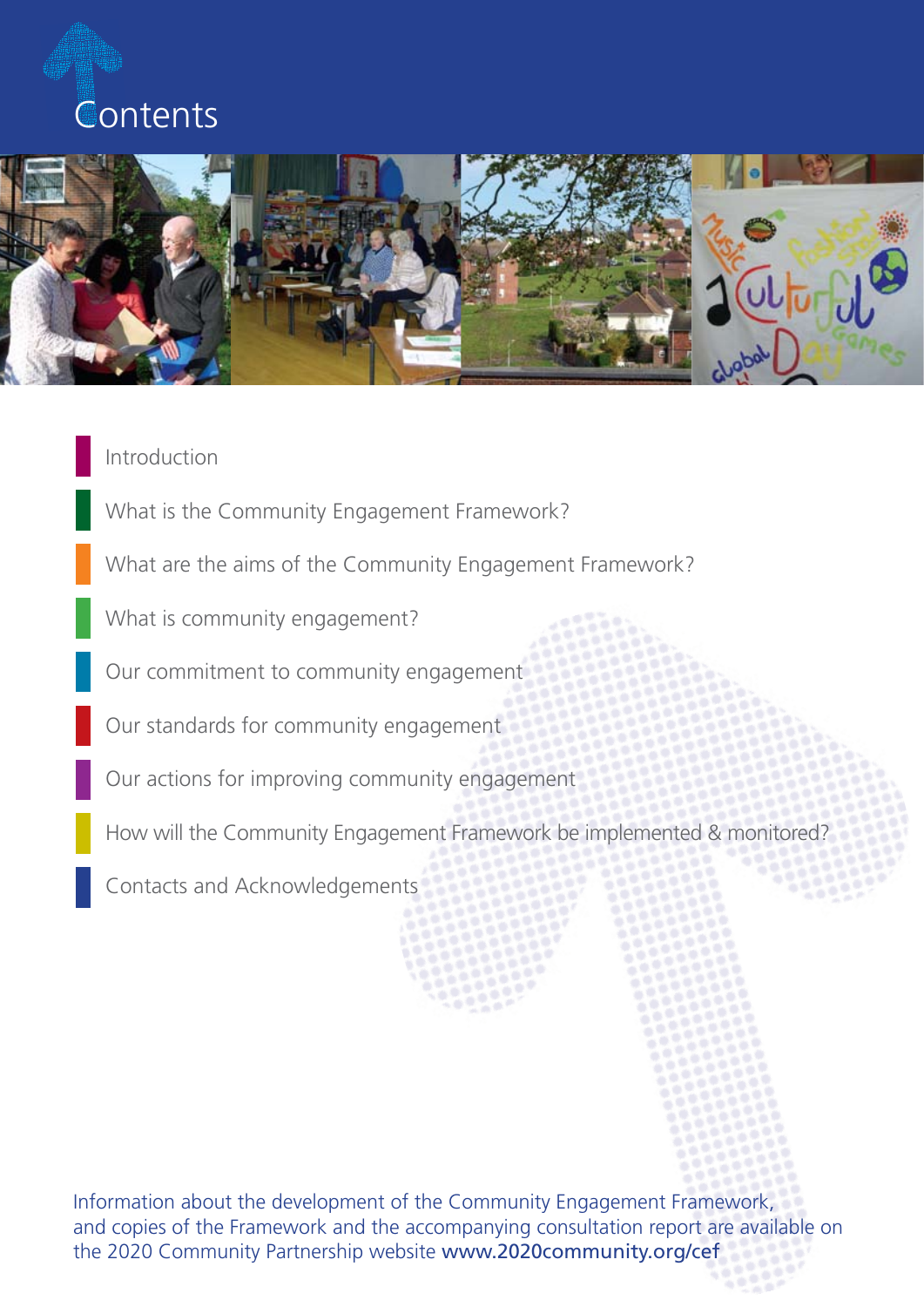

We have produced a report on our development process so people can see how we have used their comments and suggestions.

The process to develop the Community Engagement Framework was as important to us as producing the final document. Through the process we have begun to strengthen the trust and relationships between the different organisations, groups and sectors. This has started us on the path to developing strong and meaningful community engagement that we are all satisfied with.

The production of this document is only the starting point. We see the Community Engagement Framework as our first step towards building better relationships between, and a stronger understanding of, communities in Brighton and Hove. Community engagement is not a single activity; it is a way of working. It is about inclusion and involvement, input and influence. These come with an equal need for responsibility, accountability and a willingness to work with others towards a common goal. As our learning and practice develops, so will the Community Engagement Framework.

Rogo Færch

Roger French Chair of the 2020 Community Partnership

Doe Sinson

Cllr. Dee Simson Vice-Chair of 2020 Community Partnership, Cabinet Member for Community Affairs, Inclusion & Internal Relations

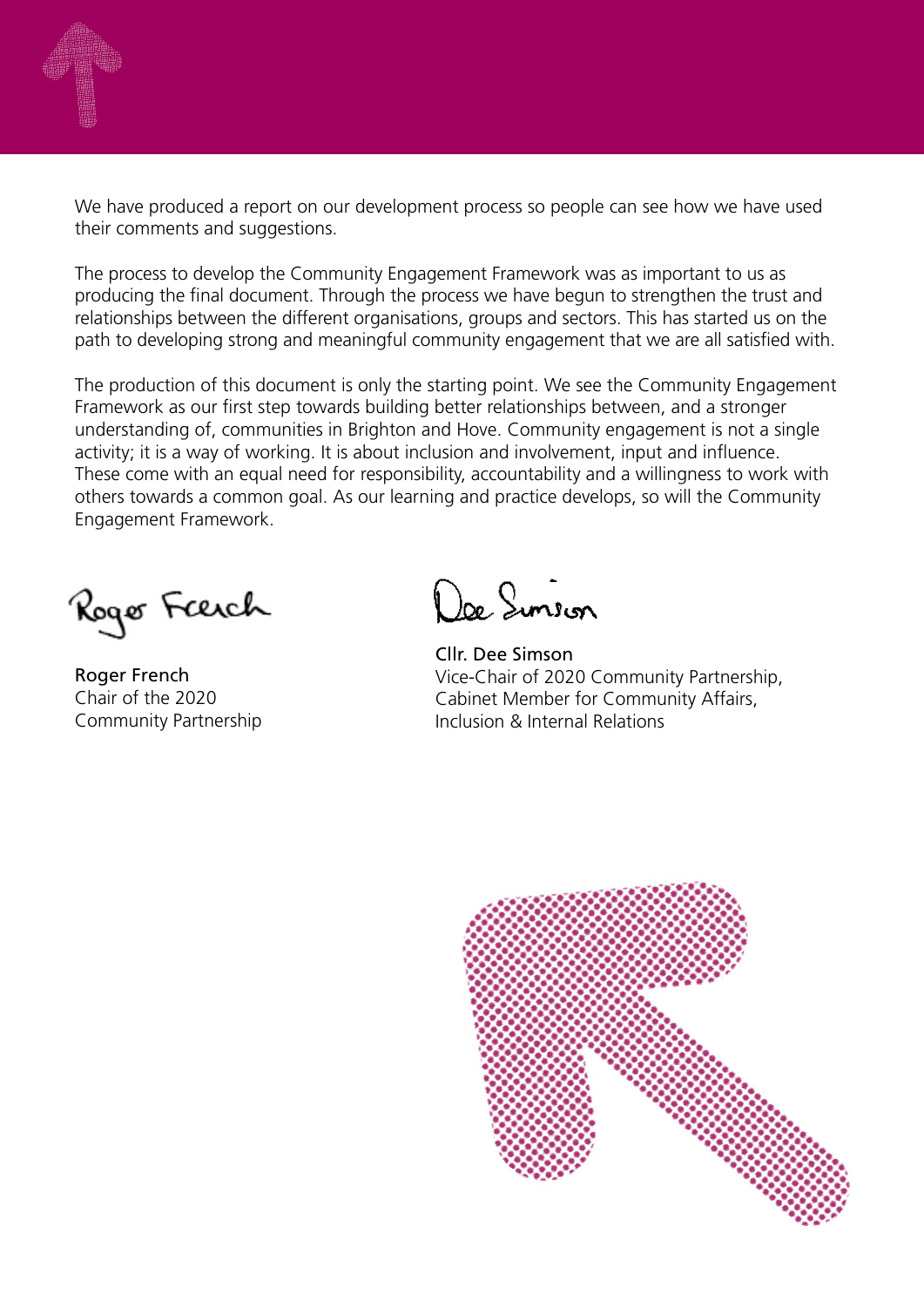# Introduction



The Community Engagement Framework has been developed to be both a policy document and a practical resource.

As a policy document it sets out the 2020 Community Partnership's commitment to and understanding of community engagement in Brighton and Hove. As a practical resource it provides a clear definition of community engagement and importantly sets specific standards for community engagement that all Partners must adhere to. It identifies the first wave of priority actions that must be taken to improve community engagement in the city.

As a policy document and a practical tool the Community Engagement Framework will help the 2020 Community Partnership achieve its vision for Brighton and Hove…..

## **'**of a dynamic city that improves and protects the environment, meets social needs and promotes sustainable economic success in an inclusive, just and harmonious way**'**

We are not starting from scratch. We recognise that good community engagement activity has and is happening in the city. However, this is the first time that as a group of public, private and community and voluntary organisations we have produced a common approach to community engagement. Through the production and implementation of the Community Engagement Framework our aim is to raise the profile, improve the quality and achieve better co-ordination of community engagement. Our purpose is to improve people's lives and the quality of public services, and make better use of resources.

The Community Engagement Framework has been signed up to by all members of the 2020 Community Partnership and therefore applies to all the different partnerships and organisations in the Partnership.

To produce the Community Engagement Framework we listened to what people have told us, reflected on previous and current community engagement in the city and considered research that has already been done here and elsewhere in the country. This includes consideration of recent developments in national government policy and legislation, particularly Government's white paper *'Communities in Control' (*2008) and the new 'duty to involve' contained in the *Local Government and Public Involvement in Health Act (*2007).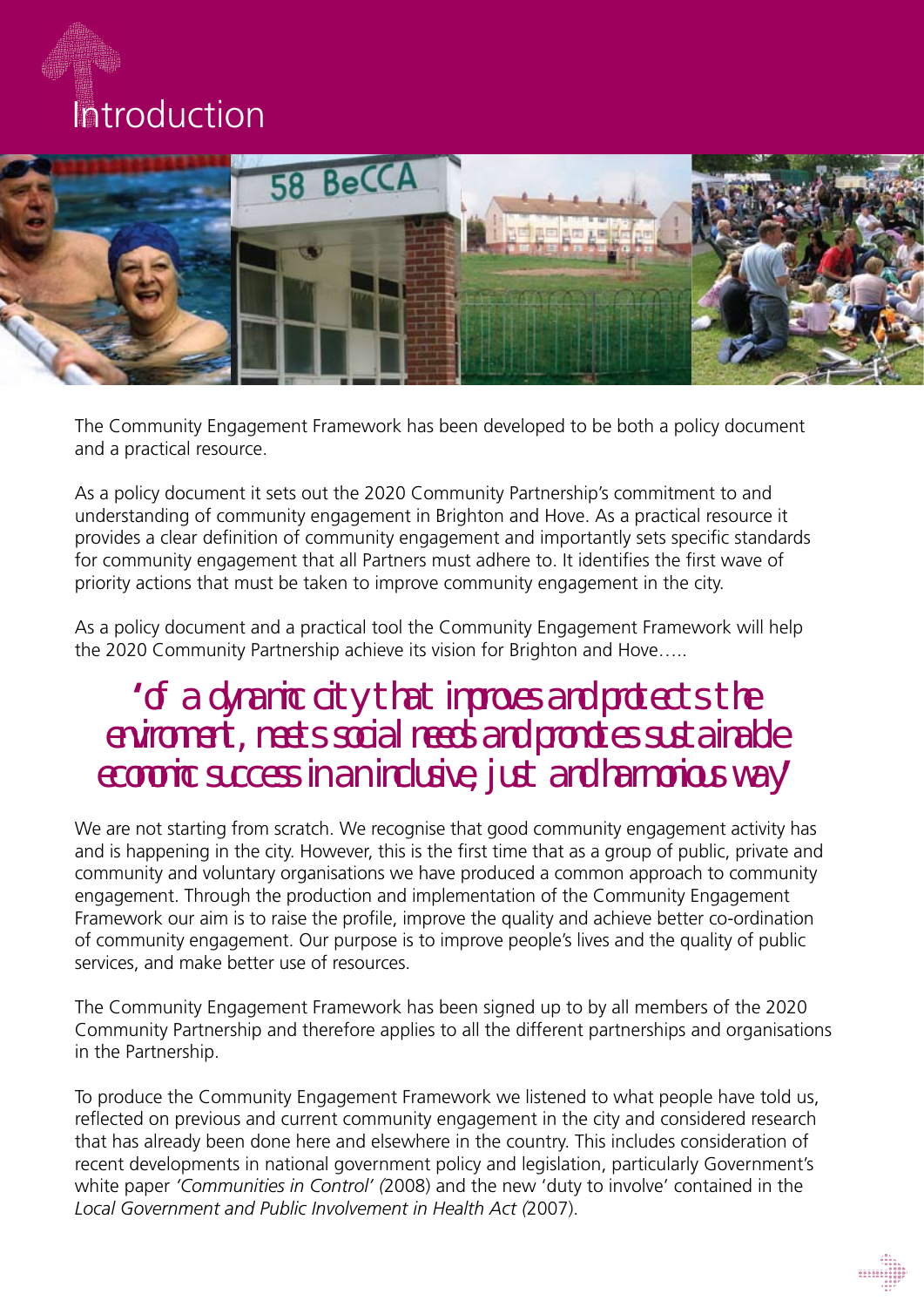# What is the Community Engagement Framework?



## **The Brighton & Hove Community Engagement Framework**

- Establishes a common understanding of and commitment to community engagement across all organisations, partnerships and sectors in the 2020 Community Partnership
- Sets clear and specific standards for community engagement that all members of the 2020 Community Partnership are signed up to
- Identifies priority actions to be progressed by the 2020 Community Partnership that move us towards achieving the aims of the Community Engagement Framework

**'**respect the significance of the personal benefits of being involved**'**

*(Youth representative)*

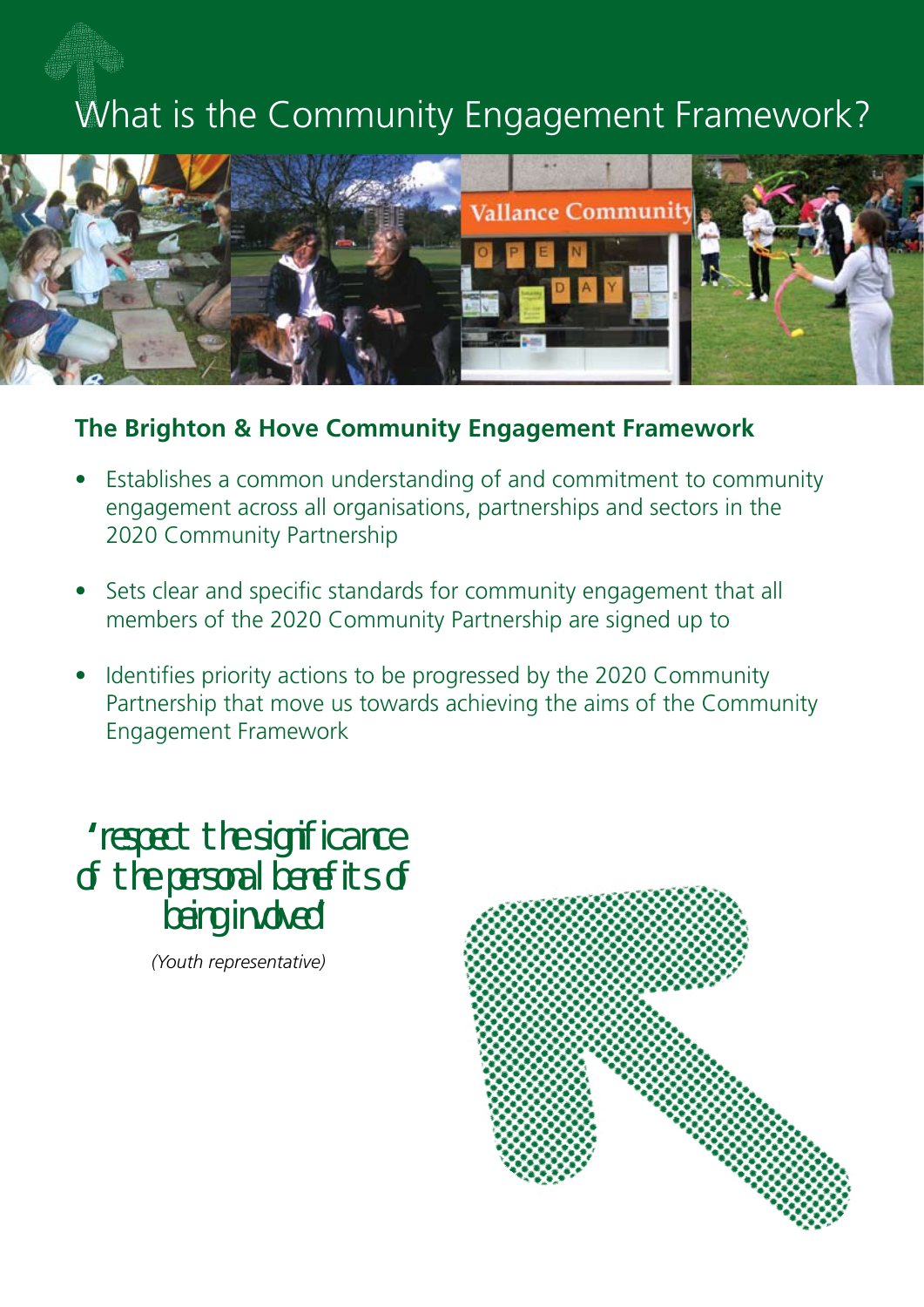

- Providing individuals and communities with the information, advice and **support** they need to develop their confidence, skills, knowledge and ability to:
	- participate in community life
	- engage with services
	- engage in local decision-making
	- understand and engage with democratic processes
	- come together to take action for themselves

#### **Support** –

for example, opportunities for people and communities to come together, informal and formal training, transport to meeting venues, funding for a development worker, reimbursement for child care, provision of a crèche

#### **AIM 2**

Improve engagement activity that ensures opportunity for all

#### *We will do this by*

- Promoting and supporting processes for effective representation of communities in local and citywide strategic planning and decision-making
- Developing more **creative, tailored approaches** that encourage engagement opportunities for all sections of the community

#### **Creative approaches** –

for example, an open house event which involves using a local venue as a drop in centre allowing people to gather information and share their views, runs over a whole day or days and which has a range of different interactive activities for people to pick and chose from

#### **AIM 3**

Improve engagement activity that drives up the quality of services and makes better use of resources

#### *We will do this by*

- Improving collaboration between residents, community and voluntary groups, business groups and public organisations to ensure that issues and priorities are identified and action taken
- Improving co-ordination between all partners to ensure more effective planning and implementation of engagement initiatives which take into account existing knowledge, structures and groups and reduces duplication
- Developing the capacity of members of the 2020 Community Partnership to carry out high quality community engagement that meets the standards of the Community Engagement Framework
- Ensuring that learning from engagement activity is captured and used to support continual improvement of community engagement in the city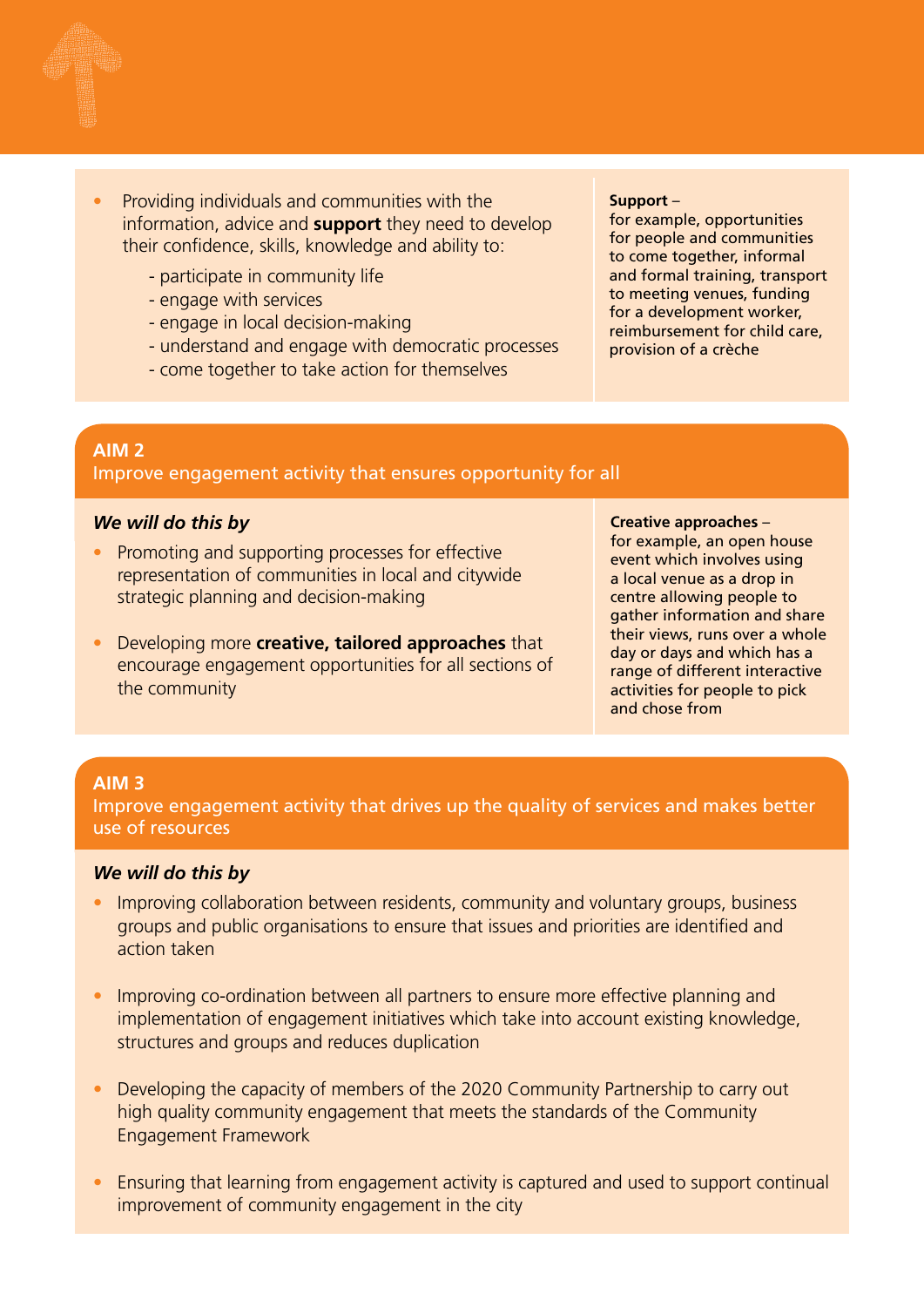# What are the aims of the Community Engagement Framework?



People have given some clear messages about what they think about community engagement and what the Community Engagement Framework should achieve. The following key themes have emerged -

- Investment in the development of people in both communities and organisations
- Improvements in information and communication, particularly providing feedback
- Better co-ordination and use of resources
- Long-term, resourced, commitment to improving community engagement
- Creation of opportunities to influence the outcome of decisions and tackle issues in communities
- Developing more creative ways to engage with people and communities that ensure everyone has a voice not just those that 'know how'

In response to these themes we have developed three over-arching aims. Under each of the aims we have identified specific priorities.

#### **All three aims are of equal importance and the achievement of each aim will impact on the achievement of the others.**

#### **AIM 1**

Improve engagement activity that enhances the lives of people and their communities

#### *We will do this by*

- Maximising opportunities for **individuals** and communities to take control over the issues that affect their lives in order to:
	- meet their needs
	- contribute to their economic and social opportunities
	- build active and inclusive communities based on mutual respect

**Individuals** – children, young people and adults

*Continued overleaf*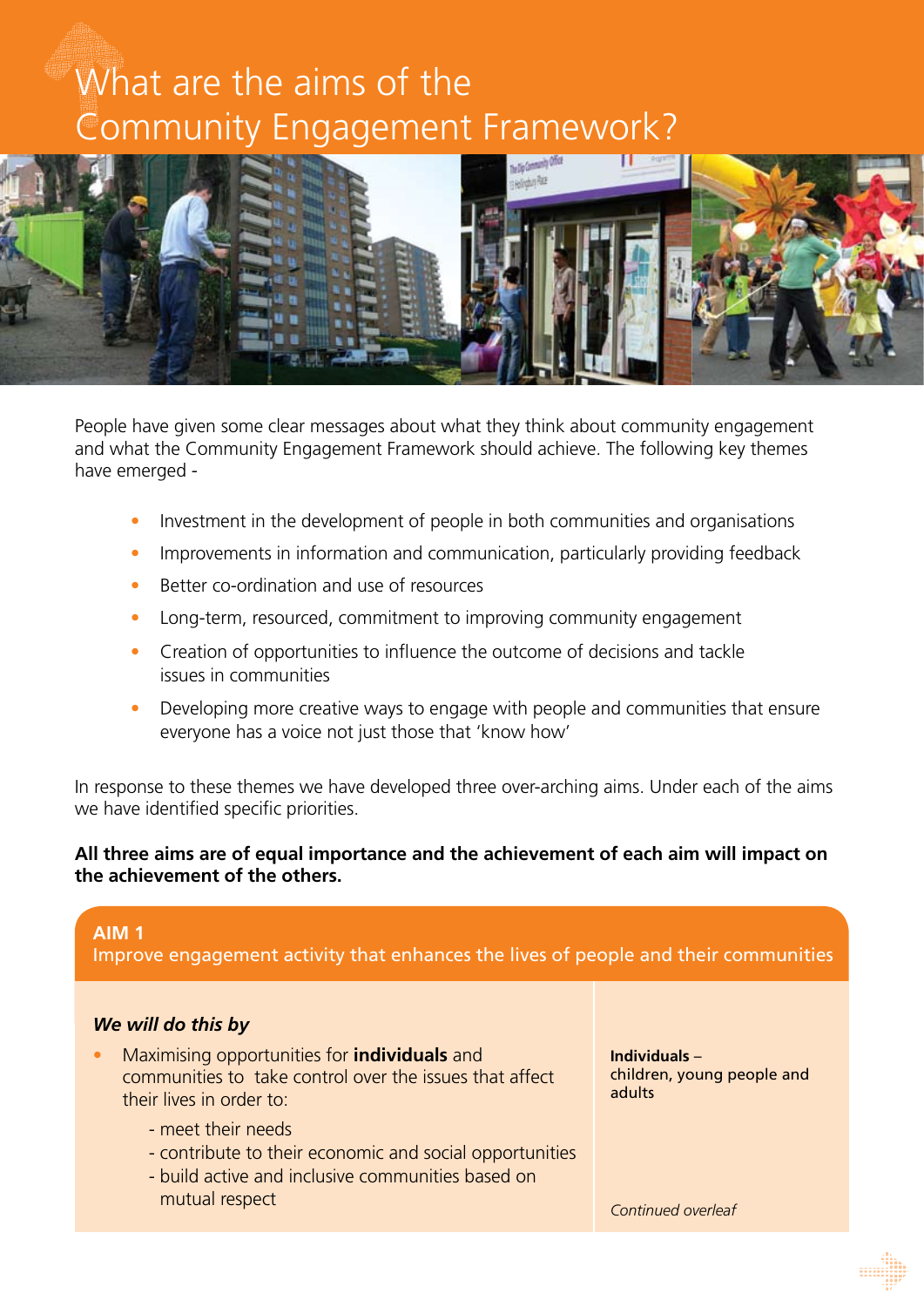## Our range of engagement



## **Informing**

To provide the community with balanced and objective information to assist them in understanding the problem, alternatives, opportunities and/or solutions.

• For example, Community And Voluntary Sector Forum website www.cvsectorforum.org; community newsletters.

w

### Case Study

The Black and Minority Ethnic Community Partnership followed up standard publicity, including letters, flyers and posters, for an event for International Women's Day with personal phone calls and e-mails. Recognising that word of mouth can be a powerful tool, they also contacted a range of workers and groups who worked with black and minority ethnic communities and encouraged them to spread the word.

**'**invest in confidence building programmes that enable people to get actively engaged**'**

*(black and minority ethnic community representative)*

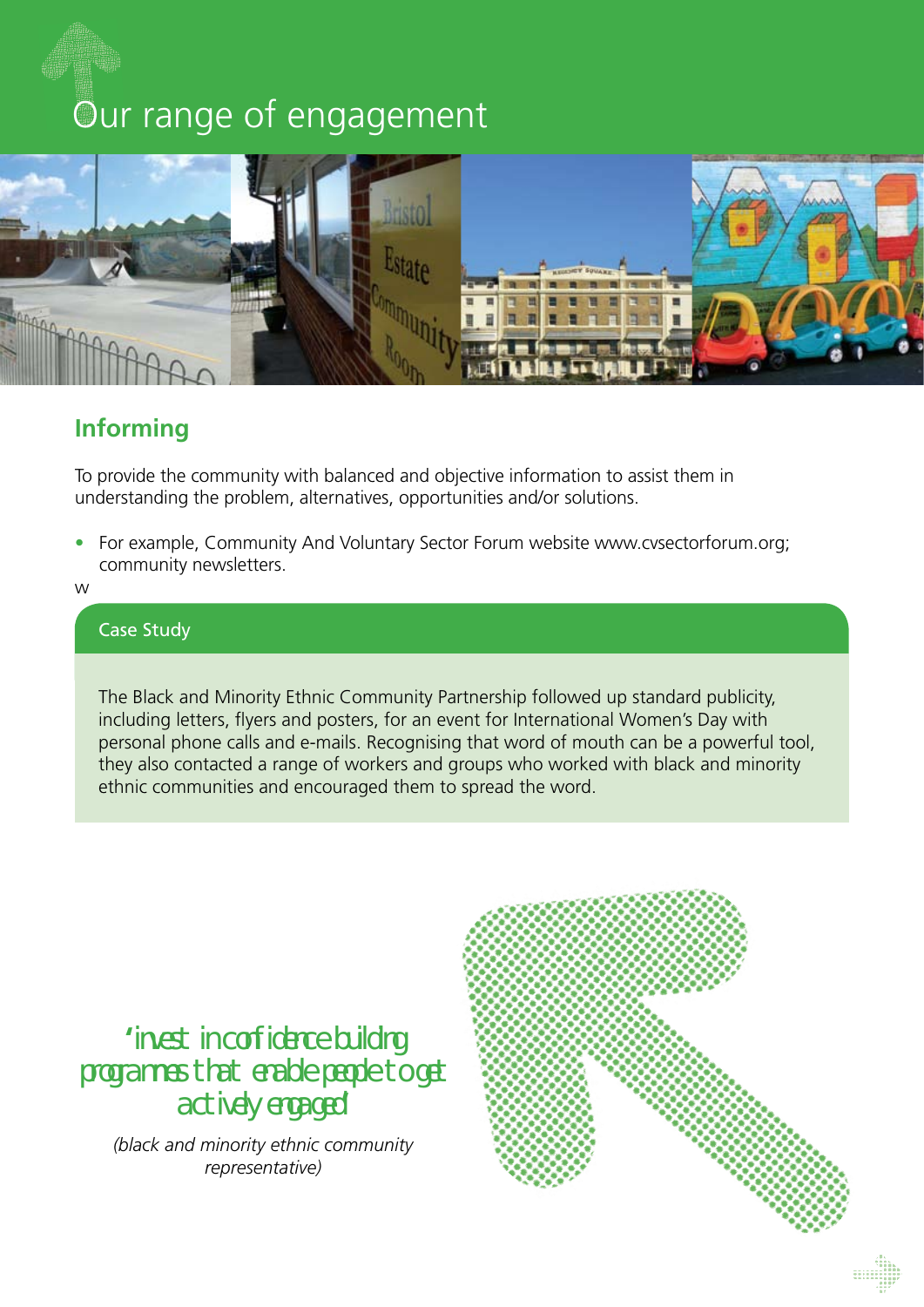## **Engagement**

There are many different words used to describe community engagement – 'participation', 'involvement', 'consultation' and 'research' are just a few. All are types of engagement. All are equal in merit. However, because we use the term community engagement to mean any and all of them it can be confusing.

The Community Engagement Framework defines community engagement in Brighton and Hove as incorporating the following range of activity (our range of engagement)

- Informing
- **Consulting**
- Involving
- Collaborating
- Empowering



Four strong messages emerged from the process of developing the Community Engagement Framework about the definition of engagement.

**Firstly,** that the success of any engagement activity is related to the level of information, support and training that individuals and communities can access. Therefore, as well as our range of engagement we want to recognise the role, contribution and importance of community development.

**'**Community development is about building active and sustainable communities based on social justice and mutual respect. It is about changing power structures to remove the barriers that prevent people from participating in the issues that affect their lives**'**

*(The Community Development Exchange www.cdx.org.uk/what-is-community-development)* 

**Secondly,** that no single type of activity is more or less important than another. For example, the provision of high quality, accessible and relevant information is as important as providing more opportunities for residents to take control.

**Thirdly,** that it is important that all engagement is linked to decision-making. Residents and communities must be able to see the impact of giving their time, views and energy.

**Fourthly,** that any barriers that prevent people getting information, giving their views as part of a consultation or getting more involved are considered and addressed as part of the activity.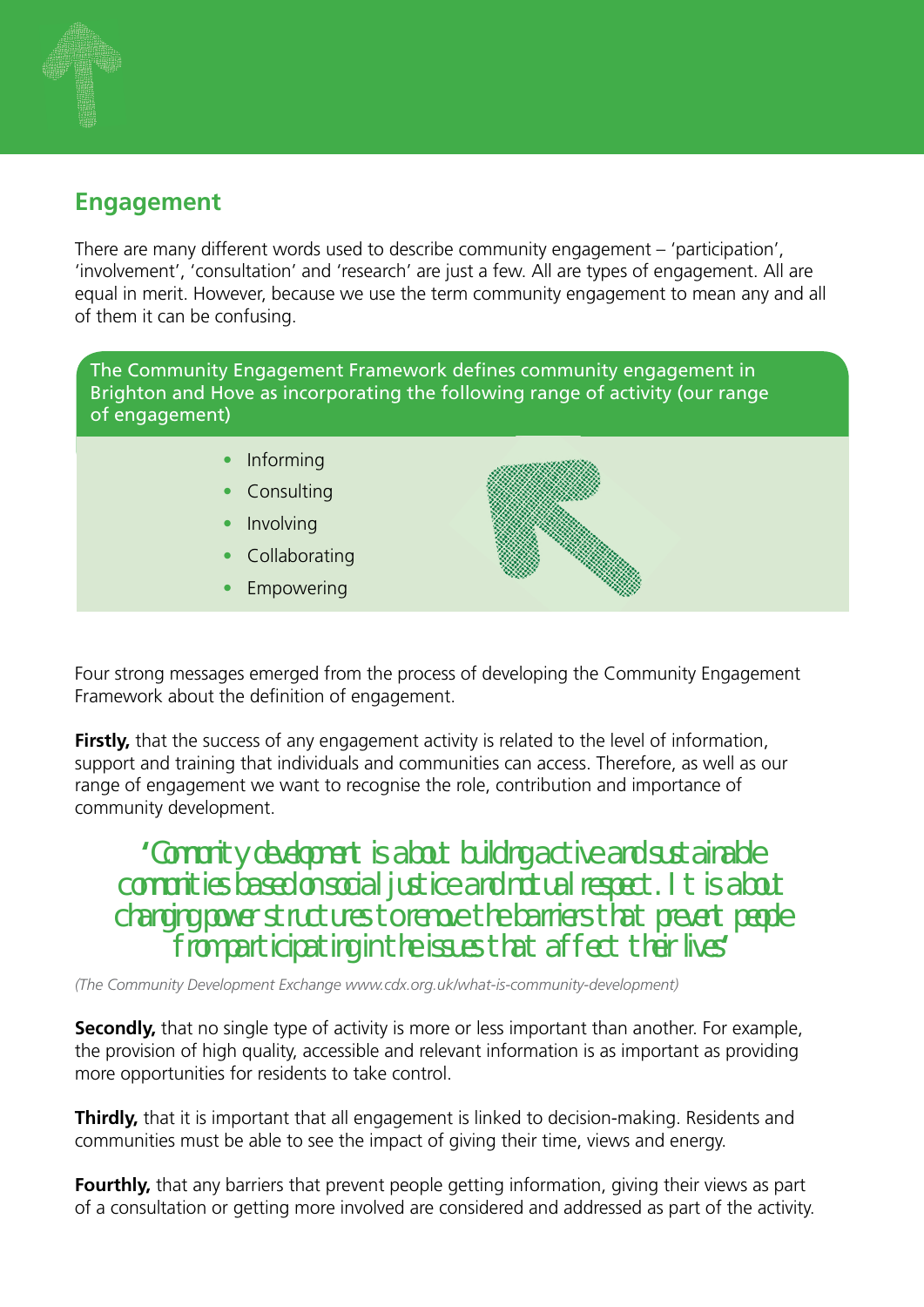# What is community engagement?



## **Community**

In the widest possible sense we are talking about Brighton and Hove – the city, its neighbourhoods – wards, specific streets or housing estates – and everyone that lives in, works in, or visits the city.

Our definition of 'community' also aims to recognise that different people identify themselves in different ways and that we should be sensitive to this when carrying out any type of engagement activity. Moreover, we must not forget that people who see themselves as members of a community are also individual **citizens.**

#### **Citizen:** includes children, young people and adults

The places in which we live, work and socialise will often include the people we share our lives, interests and backgrounds with. It may be a place with a physical or locally agreed boundary or simply a shared understanding or 'feeling' about a place – this is commonly defined as – **a community of place.**

Across the city and within the areas in which we all live some people define themselves in addition to their community of place. This is quite often as part of a group of people with a shared interest or identity/experience –

#### **communities of interest or identity.**

#### A community of interest or identity can include:

- People who often identify themselves or are identified by society, by demographic characteristics, for example, children and young people, faith groups, older people, black and minority ethnic people, lesbian, gay, bisexual and transgender people or people with a shared social background
- People with a shared or similar interest, for example, in climate change, art, a local school or allotment
- People with a similar or the same profession or place of work, for example, hoteliers, council workers, police officers, business associations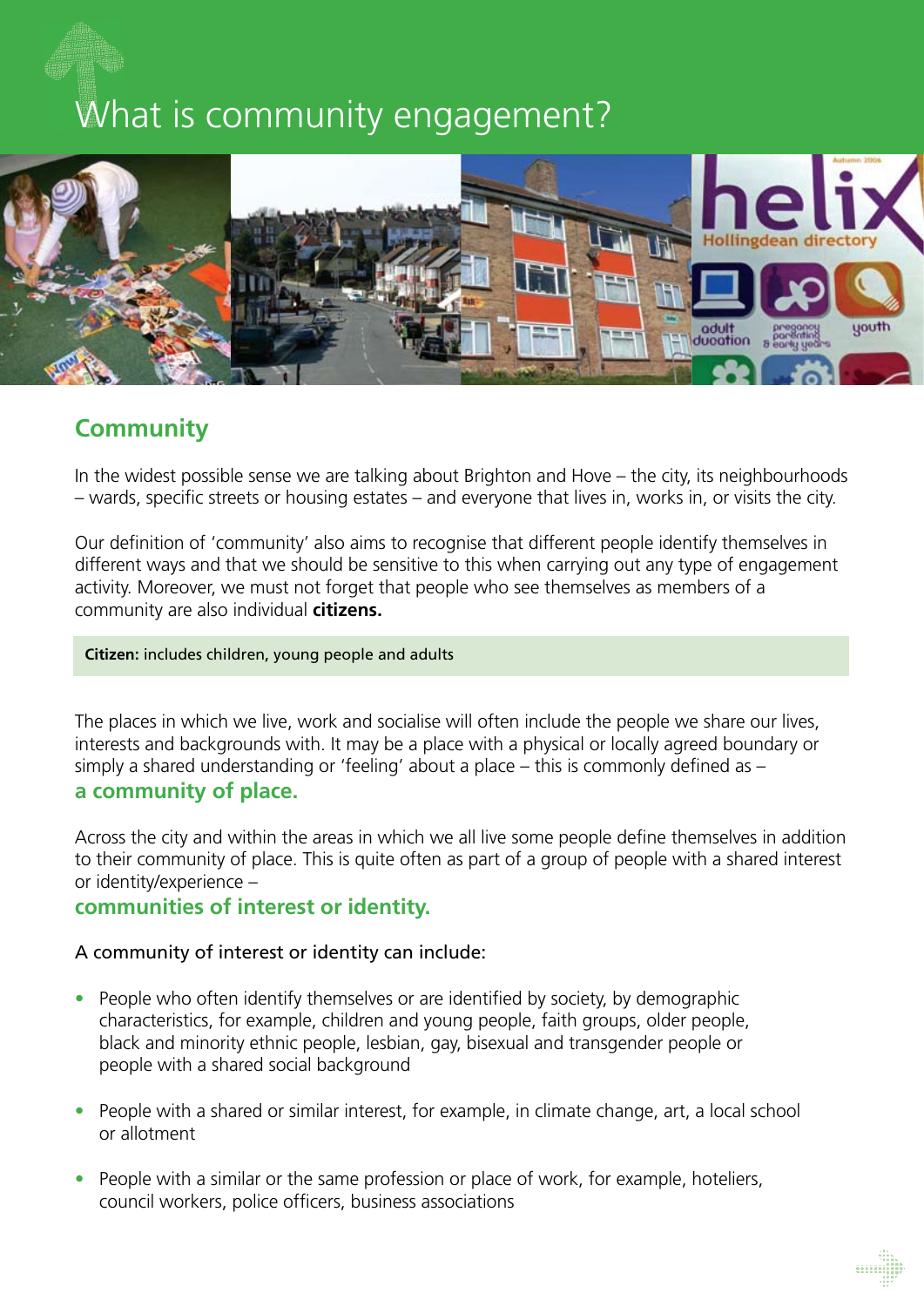## **Consulting**

To listen to community and individual feedback on analysis and choices. Consider their input, and feedback results.

• For example, surveys, focus groups, the citizens' panel.

### Consulting Case Study

Safety Net, a local organisation that provides projects, training and support in child protection to voluntary and community groups, undertook a consultation exercise to explore child safety issues in the home and community. In the initial phase they worked with schools and local community organisations to identify parents interested in being involved in the project and worked with them to design a survey. The parents were then supported and trained to work together to undertake the survey with their own families, neighbours and social networks.

## **Involving**

To work directly with the community throughout a process to ensure that concerns and aspirations are consistently understood and taken into consideration.

• For example, Independent Advisory Group to the Police, Parents Forum.

#### Involving Case Study

The Brighton and Hove Children's Centre Parent Involvement Worker role is primarily to encourage and recruit parents and carers to become involved in the planning, consultation and evaluation of children's services. A key requirement for Children's Centres is to have parents represented on Children's Centre Advisory Groups. The workers responsibilities therefore can include organising interpreters, crèche and travel expenses, or providing parents with support to prepare for the meetings. Parent Involvement Workers also support the citywide parent's forum and identify further areas of involvement and opportunities for parents and carers. For example, parent-led projects and voluntering opportunities.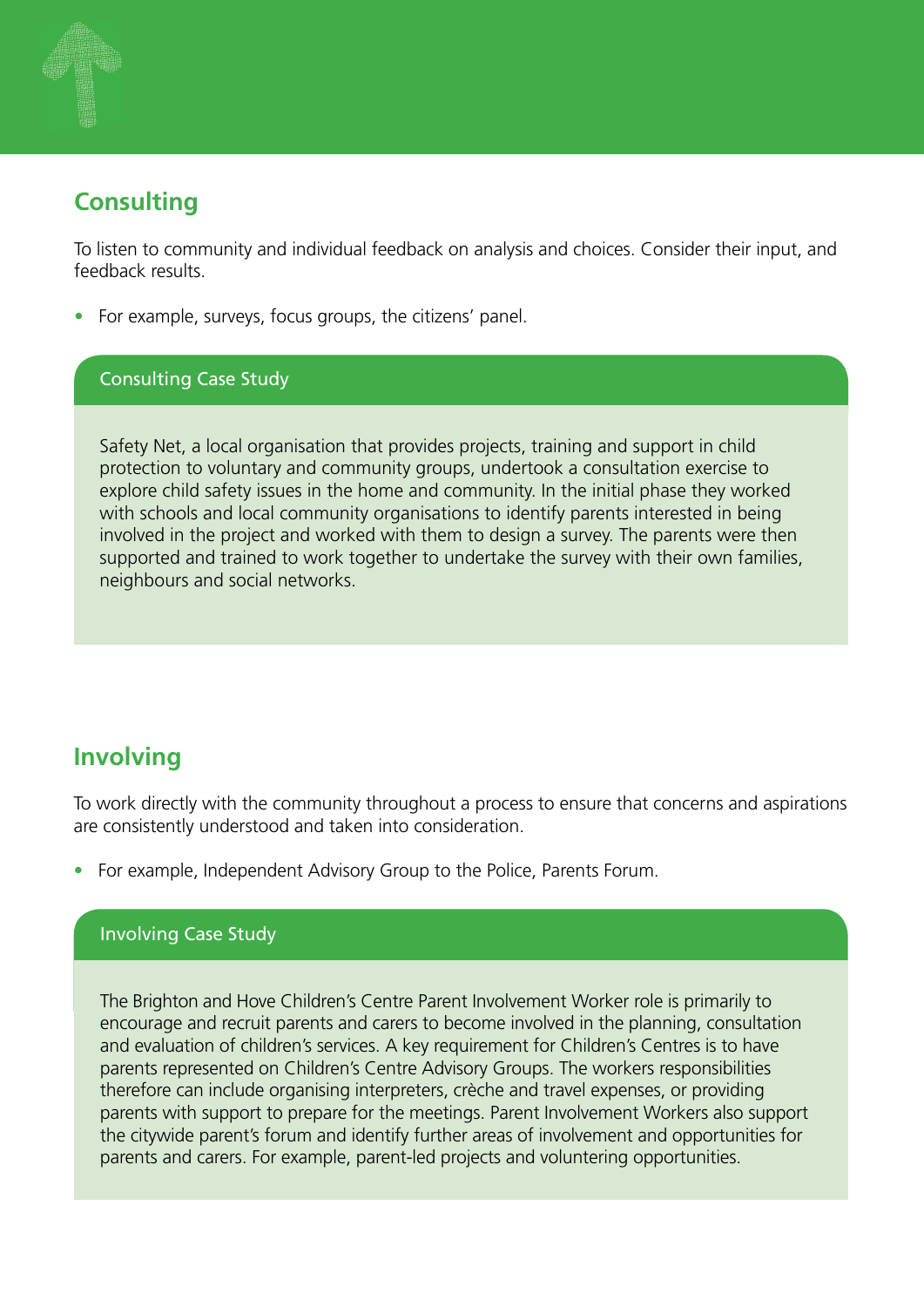## **Empowering**

To place decision-making in the hands of the community. This may happen as a result of increased engagement between communities and public bodies or as a result of communities taking action themselves.

• For example, neighbourhood health chests and estate development budgets both of which are pots of funding for community activity to improve either health or housing in an area. Allocation of the funding is decided by local representative forums.

#### Case Study

The Bristol Estate Community Association (BECA), supported by Serendipity Enterprising Solutions (a local community development organisation) identified disused areas under the tower blocks on their 1950's built estate. Originally designed as drying rooms the now empty spaces were being used as rubbish dumps and places to carry out anti-social behaviour. BECA worked with the city council's housing department and the Creative Industries Manager to attract funding to convert a number of these spaces into artists' studios. The city council arranged to lease the space to the Association which will manage the studios and re-invest the income into improving their estate. To enable the Association to lease, rent out, and manage the units they were assisted to form a Community Interest Company – a "not for profit" company limited by guarantee – with every adult resident of the Estate being an automatic voting member of the company.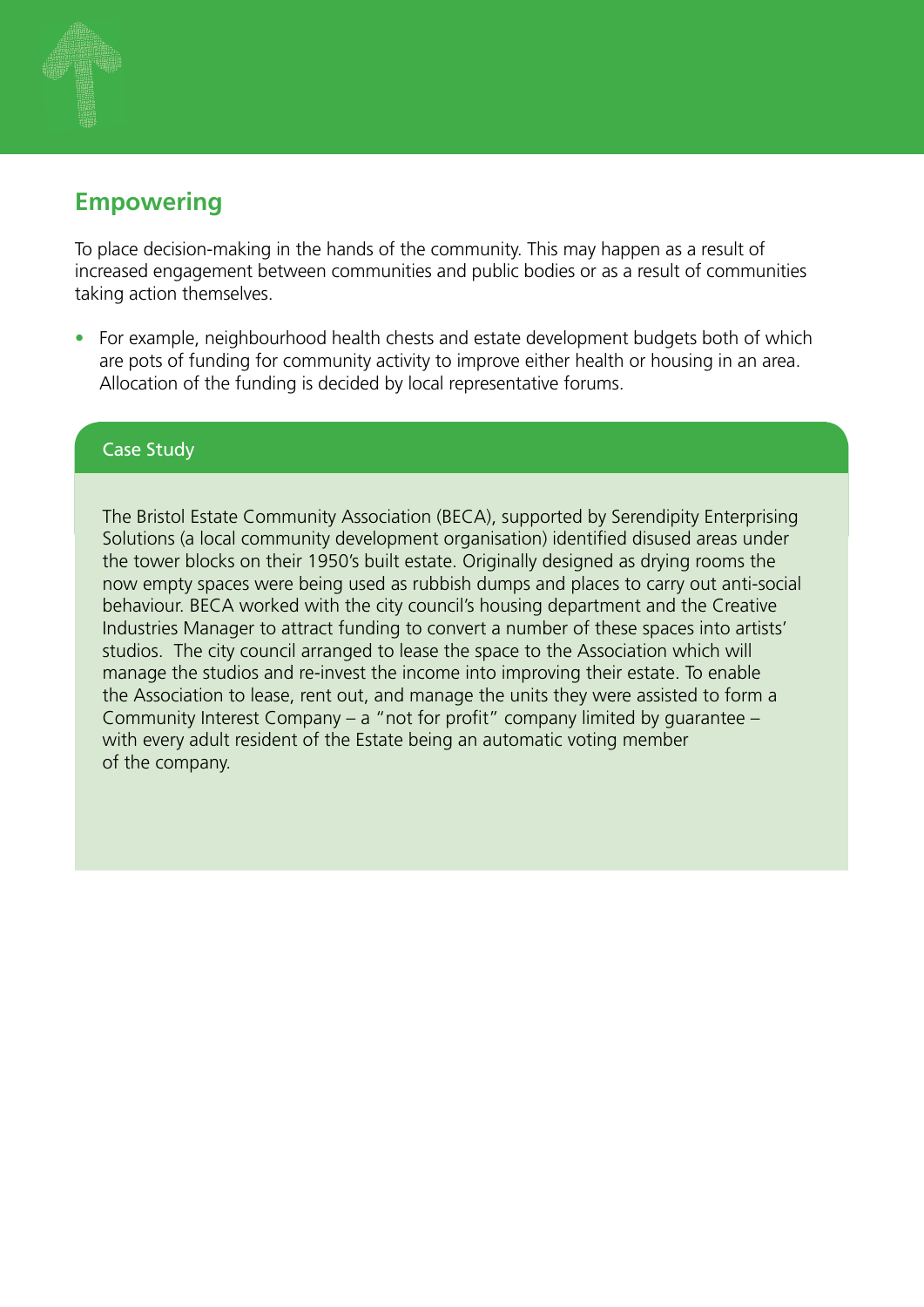

## **Collaborating**

To partner with the community in each aspect of the decision, including the development of alternatives and the identification and delivery of the preferred solution.

• For example, local action teams and neighbourhood action groups which involve community groups, residents and public organisations working together to tackle neighbourhood issues.

### Case Study

With support from the Trust for Developing Communities (a local community development organisation) Brighton and Hove Library Services sought to develop a model of local 'ownership' as part of the redevelopment of Coldean Library. A range of engagement activities were undertaken prior to and during the building of the new library. The establishment of a steering group comprising key local stakeholders to drive the development provided a mechanism for collaborative working. The steering group included representatives from community groups, local councillors, a local Registered Social Landlord, along with library staff, officers from Adult Social Care and the private developer.

**'**the need to solve a common problem brought everyone together**'**

*(Council tenant representative)*

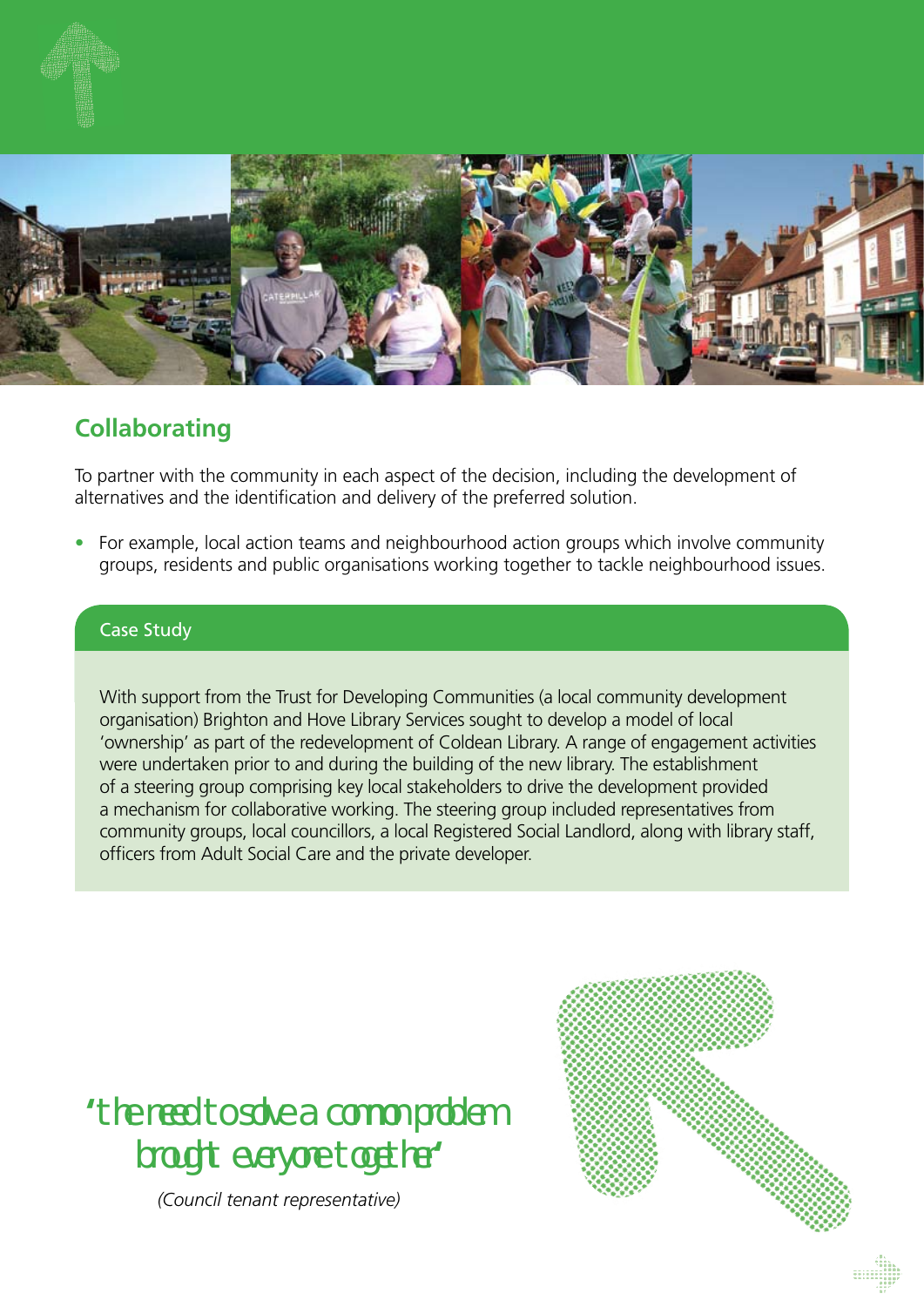## Our commitment to community engagement



Together our commitment to community engagement along with our standards for community engagement, provide the foundation for future improvements.

By fulfilling our commitment and working to our standards we will begin to see real progress towards improving community engagement in the city.

## **We commit to:**

- Ensuring all community engagement activity has clarity of purpose and makes a difference
- Working together where this will improve the quality of community engagement
- All community engagement being open and honest and having integrity
- Being flexible and ensuring community engagement is tailored to people's needs
- Working to ensure that resources are well targeted and using local knowledge and intelligence to plan and deliver community engagement
- Treating participants with respect and ensuring feedback is provided to participants and made publicly available
- Ensuring that processes are reviewed and that we learn from our work and improve practice wherever we can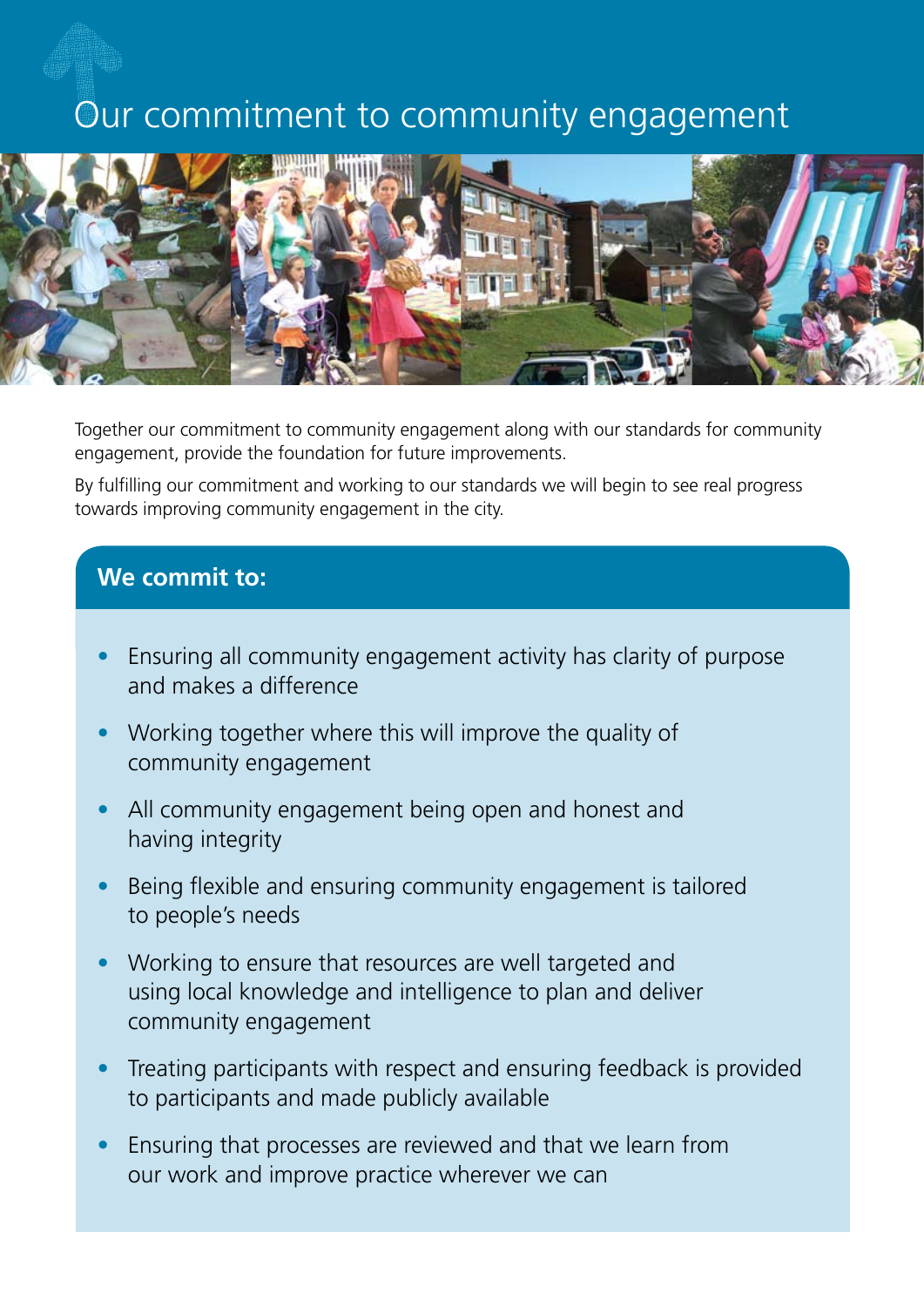

## **2. Communication and Partnership Working**

### **Communication**

We will always be open, honest, and accountable when sharing information and responding to contributions from all participants. All communication will be jargon free and relevant to the intended audience. We will seek to use a wide range of methods to maximise the opportunity for communication between communities and partners. We will clearly communicate how participants can seek redress if they are unsatisfied with the process. We will also communicate between partners to create joined-up engagement activities and avoid duplication of effort.

### **Partnership**

We will work in partnership with other organisations when and where they have additional or greater expertise, knowledge or experience about engaging with specific communities, with particular recognition of the knowledge and expertise of the voluntary and community sector. The independence of the voluntary and community sector will be respected and recognised in all partnership working.

### **Quality**

We will work to ensure that staff responsible for engagement have the skills and capacity to achieve high quality engagement. Equally, we will work to ensure that communities have the opportunity to develop their skills and capacity to engage if they wish.

#### **Accessibility**

We will support a variety of engagement activities to reflect the diversity of the communities in Brighton and Hove. We will be flexible and responsive to the ways that the community wants to engage with us. We will recognise the need to make engagement both formal and informal at different times and for different people and purposes. We will provide practical support to help overcome barriers that some individuals and communities may face to engagement, particularly vulnerable and seldom heard groups in order that they are represented in all community engagement activity and not just single issue activity.

## **3. Feedback and Learning**

#### **Feedback**

We will provide feedback to the community about the engagement activities we carry out and will explain how the community's input contributed to the decision-making process. We will explain how and when we will provide feedback to the community at the same time as we carry out the community engagement exercise. We will also make the feedback as widely available as possible.

#### **Monitoring & Review**

In partnership with stakeholders, we will monitor and review the engagement activities we carry out to ensure that all sections of the community have the opportunity to engage should they choose to, particularly those whose voices are often not heard, and change our practices accordingly. We will learn from our own practice.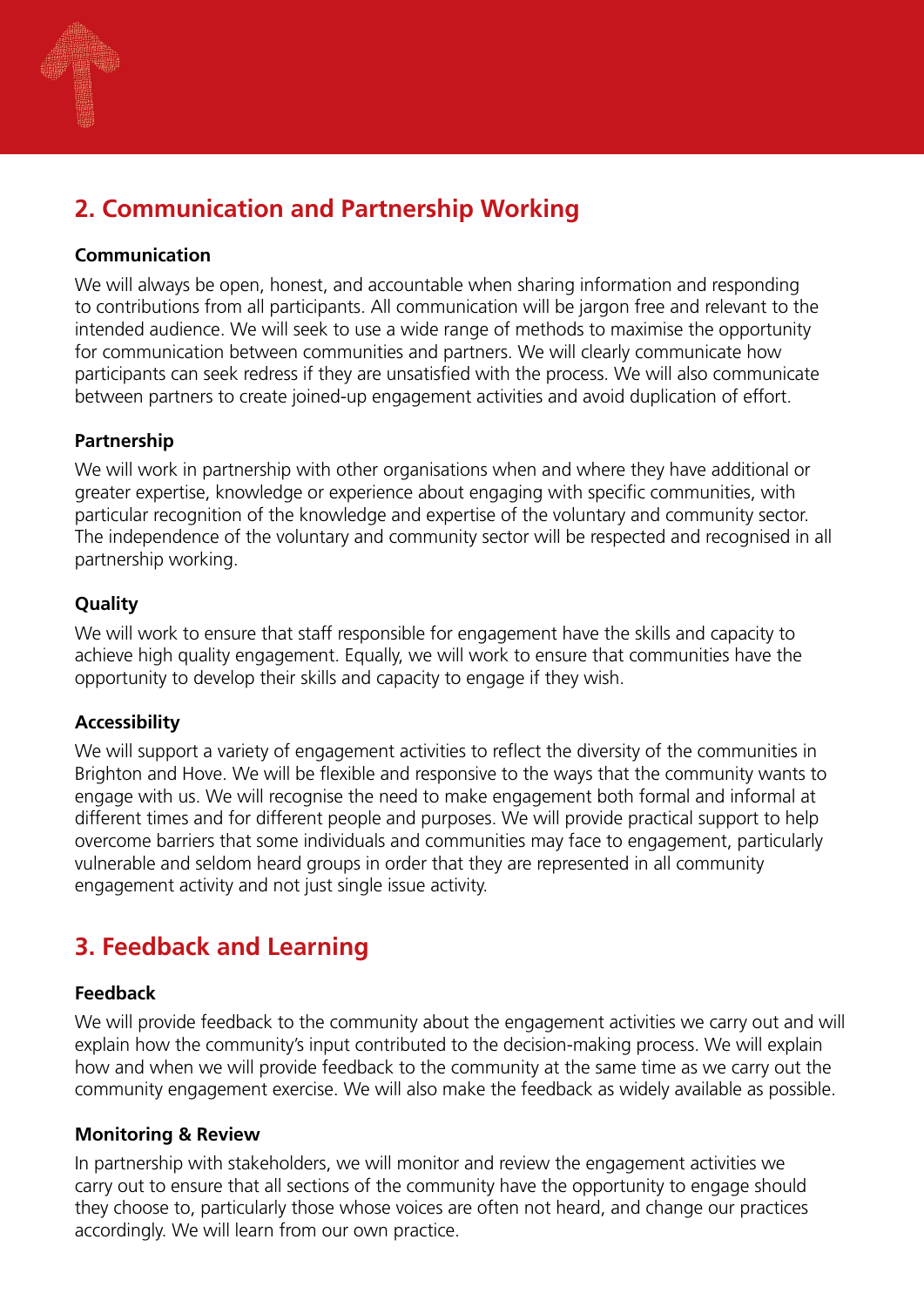# Our standards for community engagement



To support our Commitment to community engagement the 2020 Community Partnership and all its members will work to the following more detailed standards:

## Community Engagement Standards

## **1. Planning and Resources**

#### **Clarity of Purpose**

Before beginning any engagement activity, we will be clear about why it is happening, what we want to achieve, which engagement activity we will use, who we are seeking to engage with, what can and cannot be influenced, how we will use the information gathered through the engagement activity and what the benefit of being involved will be.

#### **Evidence Base**

We will use all available research, knowledge and community intelligence to help us plan engagement activities. We will not carry out engagement activities if the information we need is already available.

#### **Timing**

We will allow sufficient time to design and carry out engagement activities that are inclusive and encourage participation from all affected communities. We will also allow sufficient time to ensure that the results of engagement activities can shape our policies, plans and services and that we can 'test back' with communities what they have told us. When timing for activity is set for us by another, for example, national government, we will clearly communicate this to participants.

#### **Resources**

We will plan engagement activity carefully in accordance with what the activity seeks to achieve and in the context of available resources and will communicate any constraints clearly. We will recognise the need to resource practical support that helps people to be involved.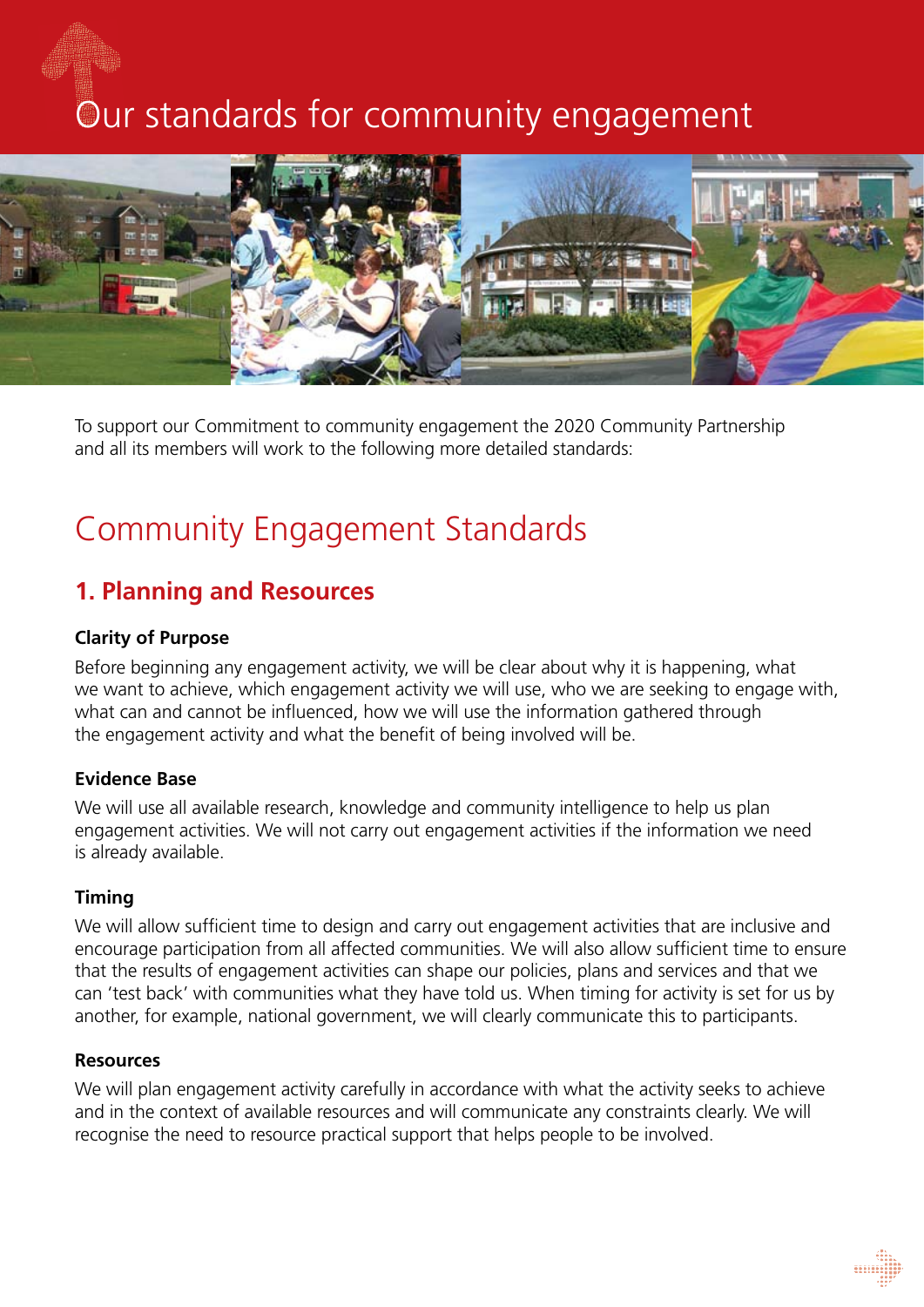

#### **1.2 Providing individuals and communities with the information, advice and support they need to develop their confidence, skills, knowledge and ability to:**

- Participate in community life
- Engage with services
- Engage in local decision-making
- Understand and engage with democratic processes

#### **ACTION**

- develop a cross sector training and development programme targeted at residents, community groups, 'front line' workers, managers, policy makers, businesses and councillors on how to achieve high quality community engagement
- include engagement skills, knowledge and experience in job descriptions and person specifications as a matter of course for relevant posts in public bodies and community and voluntary organisations
- publish and keep up-to-date a webpage on the 2020 Community Partnership website that provides details of how people can get involved in their local community or with public bodies, and which has links to other key organisations websites
- produce a guide (or identify a place) where clear information and advice is available or accessible to all organisations to follow when carrying out community engagement work and activities

#### aim 2  **Improve engagement activity that ensures opportunity for all**

#### **We will do this by**

**2.1 Promoting and supporting processes for effective representation of communities in local and citywide strategic planning and decision-making**

#### **ACTION**

- agree a common policy for supporting community representatives working collaboratively with service providers (reward and recognition)
- build a better understanding about representation, about what is already happening and how, and assist individuals and groups in communities to be more representative
- recognise and resource where necessary, new or alternative engagement approaches, and support representation of new communities, where this is better than using the usual or more formal routes available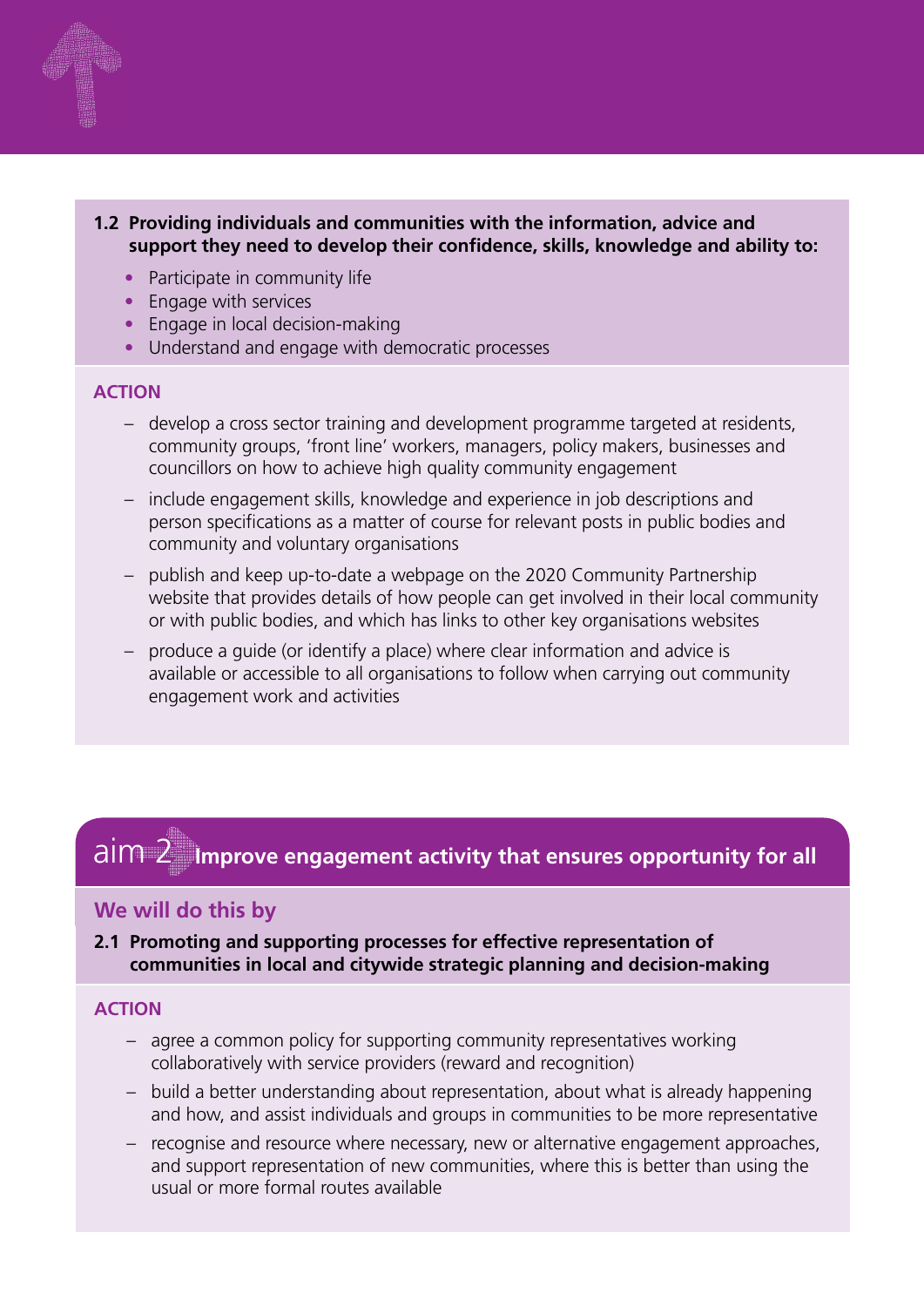#### **2.2 Developing more creative, tailored approaches that support engagement opportunities for all sections of the community**

#### **ACTION**

- explore the possibility of providing funding for groups to hold informal events that bring communities together, with the opportunity of meeting 'the services' (public bodies)
- run an annual 'Get Involved' campaign culminating in a celebration of active citizenship event
- develop an on-line participation tool that supports two-way dialogue between the citizens and public organisations, starting with the council
- explore the opportunities for more innovative ways to share information with the general public, community groups and local communities. For example, community radio, on-street internet points to access local service information
- promotion of the 'community mark' (national award in recognition of a businesses support for a local community)
- build a better understanding about which and how local businesses already support community based activities and develop case studies to use with other businesses

#### ngagen<br>ad mak **E**  $\alpha$  is a supprove engagement activity that drives up the quality of  $\alpha$ aim 3 services and makes better use of resources aim 3

#### Action **We will do this by**

**3.1 Improving collaboration between residents, voluntary and community groups, business groups and public organisations to ensure that issues and priorities are identified and action taken**

#### **ACTION**

- develop a partnership funding strategy that recognises the long-term role of the community and voluntary sector in enabling community engagement with diverse communities, including those who are often overlooked, and neighbourhood based communities.
- develop a policy on how services will be co-ordinated in neighbourhoods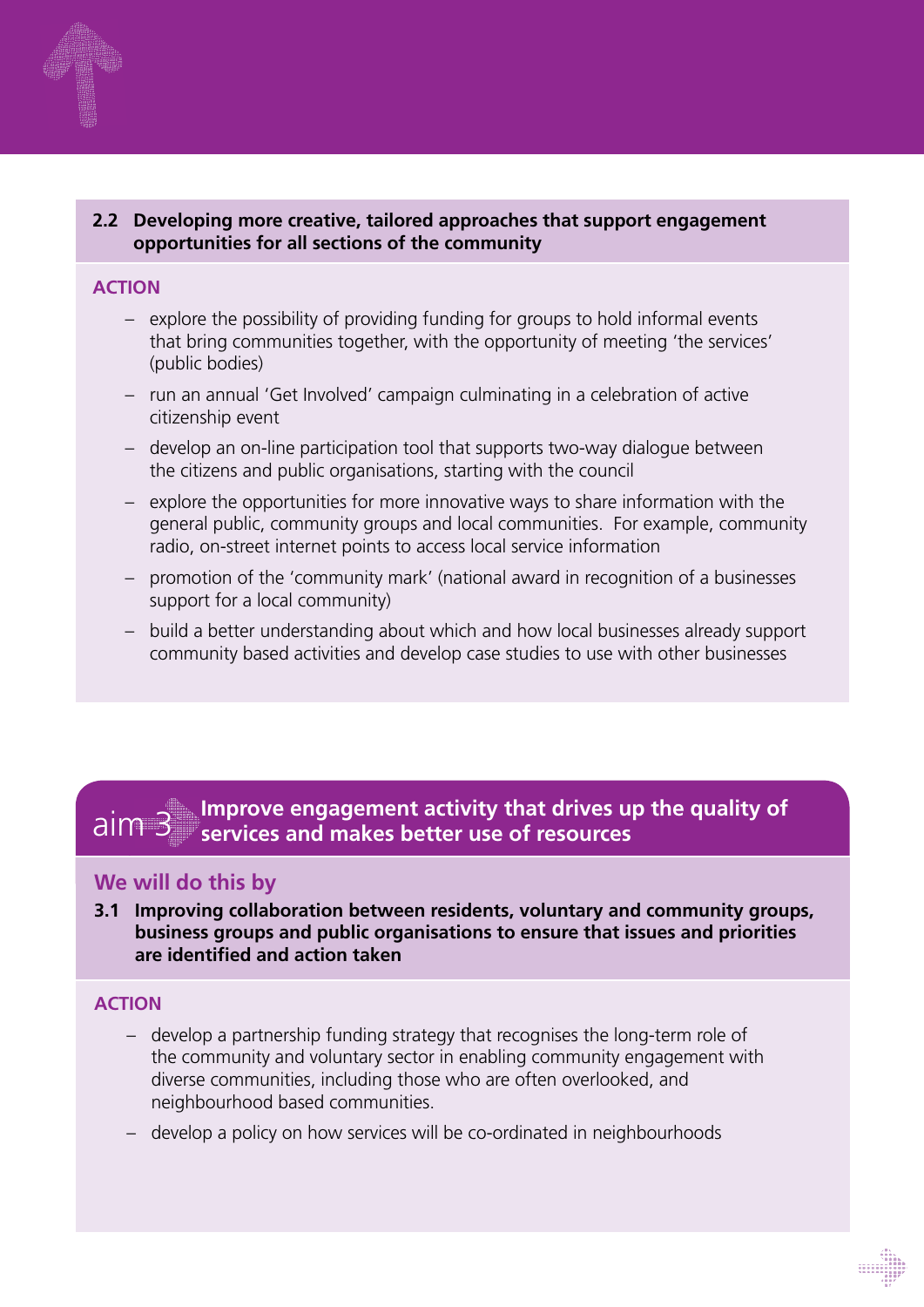

#### **ACTION**

- explore the opportunity for a communications hub (regular meeting of Heads of Communications) for public bodies - through which they co-ordinate their communications with residents
- ensure an introduction to and explanation of the Community Engagement Framework is part of new staff induction in public bodies, community and voluntary organisations and business associations
- publish and keep up-to-date a database of recent, current and future consultations, including feedback and outcomes, which is searchable by ward, post code, equalities group and topic. This database is to be available to public bodies, the community and voluntary sector, businesses and the general public, and will include the results and the impact of consultations
- develop a community workers network for workers with a remit around 'engagement' to share information and learning and hold an annual workers conference

#### **3.3 Developing the capacity of partners of the 2020 Community Partnership to carry out high quality community engagement that meets the standards of the Community Engagement Framework**

#### **ACTION**

- seek to secure a long-term partnership funding arrangement for the Stronger Communities Partnership to provide strategic co-ordination and leadership on community engagement
- develop a volunteering scheme for public sector staff in the voluntary and community sector
- refresh and enforce the common Research Governance Protocol established across the Council, the Police and the Primary Care Trust

#### **3.4 Ensuring that learning from engagement activity is captured and used to support continual improvement of community engagement in the city**

#### **ACTION**

– establish a review and evaluation process that all partners are signed up to that allows all partners to learn from good practice and mistakes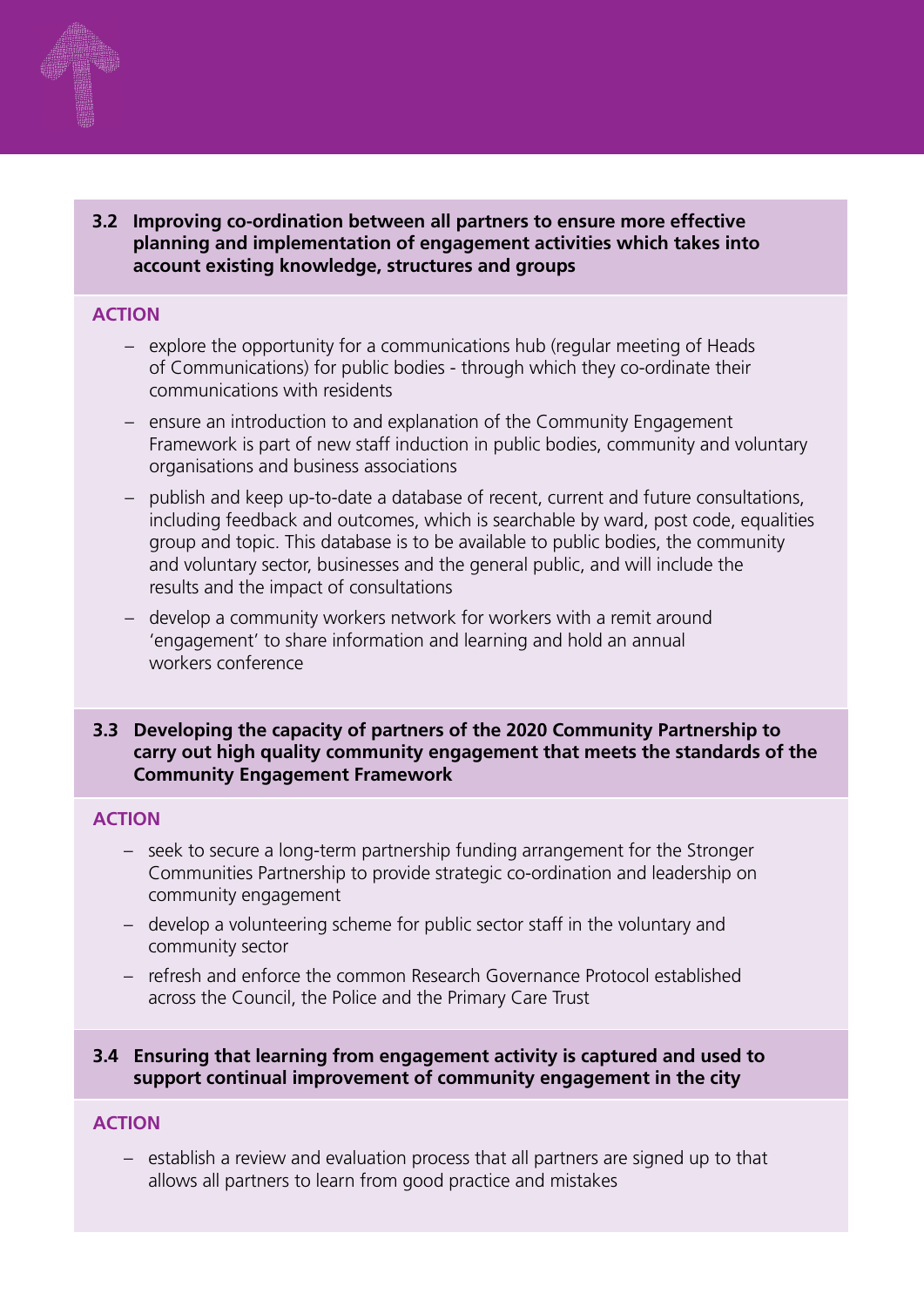# Our actions for improving community engagement



## **We asked, You said, We will do**

During the process of developing the Community Engagement Framework, key actions have emerged as being essential to improving community engagement across the city and achieving the aims of the Community Engagement Framework. These actions have been drawn from extensive discussions and feedback from key groups, partners, partnerships and representatives.

The Stronger Communities Partnership will lead on this work and will be responsible for creating a more detailed action plan that states which organisations will deliver the actions, how and when. See section on 'Who will monitor and implement the Community Engagement Framework?' for more information about the Stronger Communities Partnership.

#### **Improve engagement activity that enhances the lives of people and their communities** aim '

#### **We will do this by**

- **1.1 Maximising opportunities for all individuals and communities to take control over the issues that affect their lives in order to:** 
	- Meet their needs
	- Contribute to their economic and social opportunities
	- Build active and inclusive communities based on mutual respect

#### **ACTION**

- seek to secure long-term partnership funding for community development work in communities across the city
- explore transfer of assets where there will be long-term and sustained benefit to the community
- support the development of community anchors (independent multi-purpose community led organisations in neighbourhoods)
- support the development of community buildings as a neighbourhood resource to be used equally by communities and service providers
- support to councillors to be community champions through the provision of ward budgets and staff support
- trial holding an annual 'Ask the Executives' meeting where citizens can come and ask the Chief Executives of the Council, Police and Primary Care Trust questions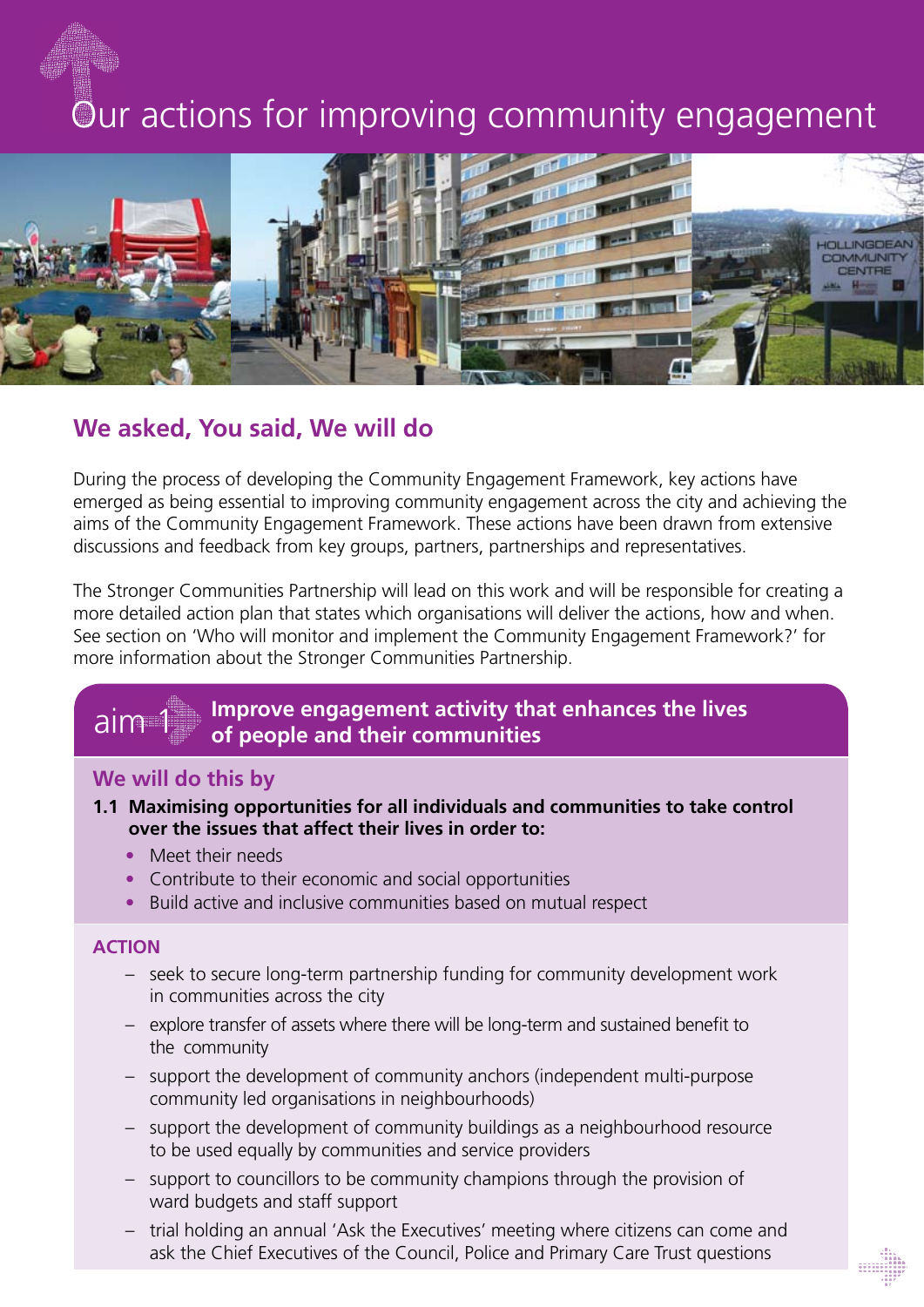

The Partnership will use a variety of methods to measure the impact of the Community Engagement Framework, including:

- Using the new biennial **Place Survey** and specifically the following questions:
	- how well informed do you feel about how you can get involved in local decision-making; how to complain about local public services; and how well informed do you feel about local public services?
	- do you agree or disagree that you can influence decisions affecting your local area?
	- generally speaking would you like to be more involved in the decisions that affect your local area?
	- overall, about how often over the last 12 months have you given unpaid help to any group(s), club(s) or organisation(s)

**Place Survey** – a new survey introduced by national government in 2008 that all councils in England must carry out every two years. The survey contains questions set by national government that ask people what they think about where they live and the public services they receive.

- Progress against the following indicators as set in the **Local Area Agreement**
	- percentage of people who feel they can influence decisions in their locality
	- participation in regular volunteering
	- environment for a thriving voluntary and community sector
	- percentage of people who feel that they can get involved with others from different backgrounds

**Local Area Agreement** – an action plan for the city agreed between all public organisations, business and community and voluntary sectors.

- Completion of a full equality impact assessment on the Community Engagement Framework and implementation of any subsequent equality action plan
- Reporting concerns and issues to the 2020 Community Partnership and to the council's Overview and Scrutiny Commission for investigation
- Sharing experience and progress through the national and regional community empowerment networks and other appropriate regional and national forums
- Requesting partnership members report annually on how they have adapted their practices in light of the Community Engagement Framework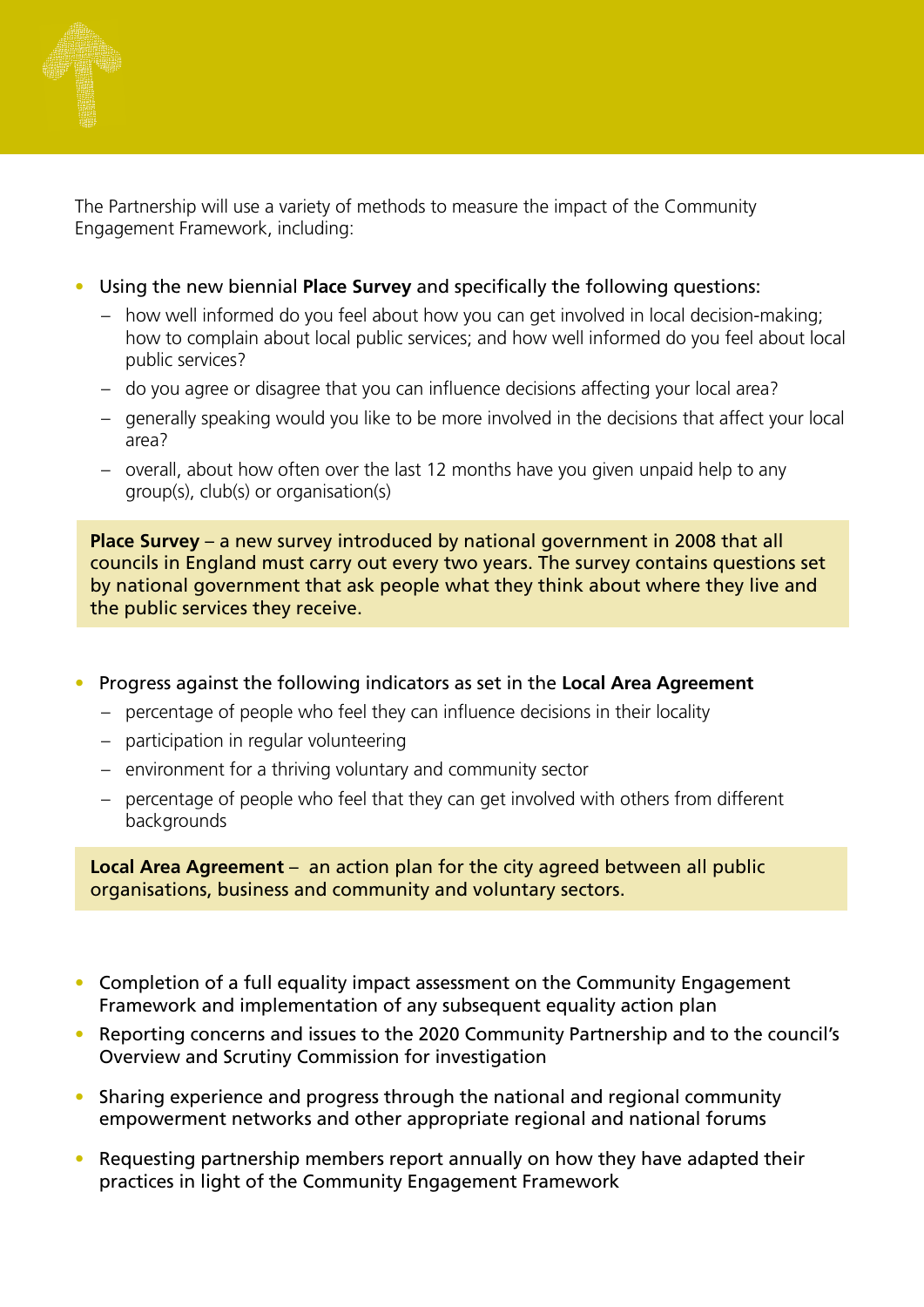# How will the Community Engagement Framework be implemented and monitored?



It is important that we know whether the Community Engagement Framework is making a difference. The Stronger Communities Partnership will be responsible for overseeing the implementation of the Community Engagement Framework and monitoring its impact. It will be the responsibility of individual members of the Stronger Communities Partnership to lead on delivering the priority actions within the Community Engagement Framework.

In addition, the council's Overview and Scrutiny Commission will use its legislative power to monitor public organisations adherence to the Community Engagement Framework and to undertake specific scrutiny panel investigations on priority actions to improve engagement.

The Community Engagement Framework will be reviewed annually by the Stronger Communities Partnership and a summary of progress and achievements will be presented to the 2020 Community Partnership and published on the website of the 2020 Community Partnership.

## **What is the Stronger Communities Partnership?**

The Stronger Communities Partnership is made up of representatives from the voluntary and community sector, Registered Social Landlords, the Police, the Primary Care Trust and the City Council including the Cabinet Member responsible for Community Affairs and Inclusion. The Stronger Communities Partnership reports back to the 2020 Community Partnership.

The Stronger Communities Partnership is focused on how residents and different communities get their voices heard and how the voluntary and community sector and the public sector working together can improve the information, support and opportunities communities have to influence and take control of the issues that affect their lives.



**'**recognize the strengh that partnership working can bring to positive change and improvements**'**

*(Statutory agency representative)*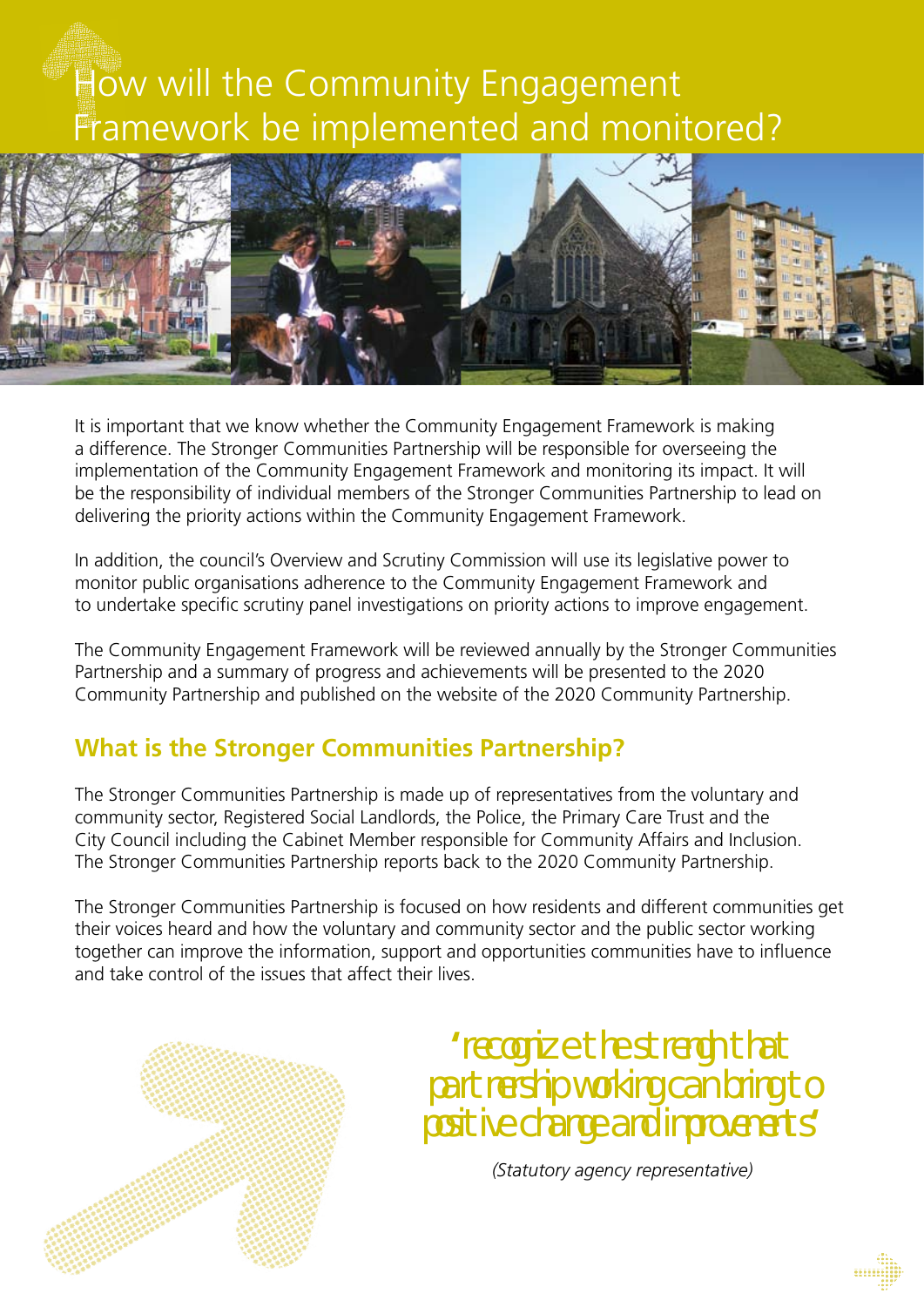

## **For more information about the Community Engagement Framework please contact**

### **Stronger Community Partnership**

c/o Community & Voluntary Sector Forum Telephone 01273 234000 Email info@cvsectorforum.org.uk

### **2020 Community Partnership**

Telephone 01273 291128 Email 2020commpart@brighton-hove.gov.uk

### **Brighton & Hove City Council Voluntary Sector Unit**

Telephone 01273 296821 Email volsectunit@brighton-hove.gov.uk